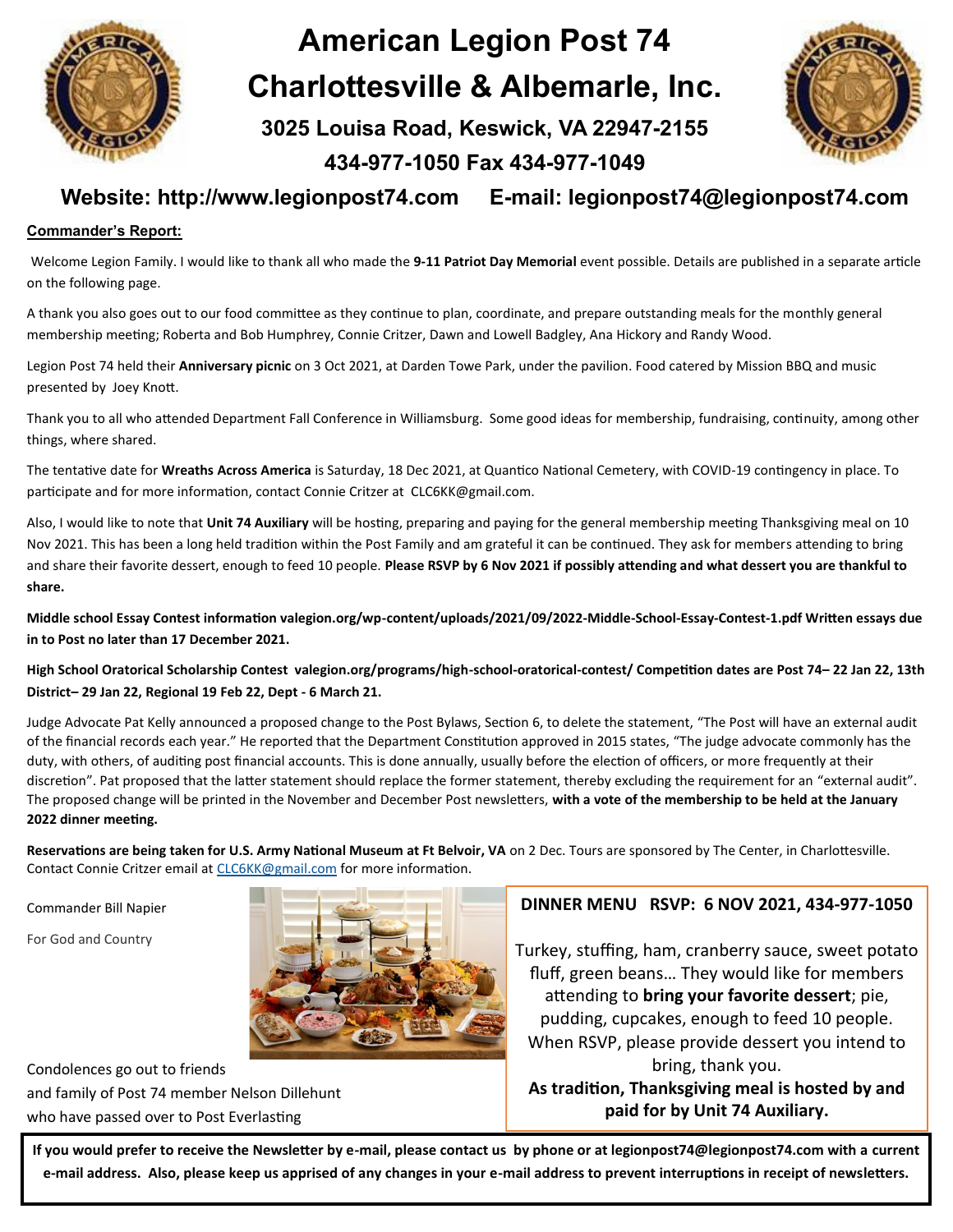| <b>Post 74 Officers</b>                                                                                      |              |            | Post 74 Memorial on the 20 <sup>th</sup> anniversary of 9-11                                                                                                                                                                                                                                                                                                                                                                                                                                                                        |                  |                   |                 |                   |  |  |  |
|--------------------------------------------------------------------------------------------------------------|--------------|------------|-------------------------------------------------------------------------------------------------------------------------------------------------------------------------------------------------------------------------------------------------------------------------------------------------------------------------------------------------------------------------------------------------------------------------------------------------------------------------------------------------------------------------------------|------------------|-------------------|-----------------|-------------------|--|--|--|
| Commander: Bill Napier<br>Email: btb866251@gmail.com<br>First Vice: Vacant<br><b>Second Vice: Randy Wood</b> |              |            | At 11 A.M. on September 11 the Post hosted a Memorial Ceremony<br>recognizing the 20 <sup>th</sup> anniversary of the September 11, 2001 attack on<br>America. It provided a unique opportunity to engage the public and<br>elected and appointed officials to come together on a Day to Remember.<br>There were many participants each of whom played a part in the event.<br>The East Rivanna VFD arrived with a fire truck to strike the Four Fives at 12<br>Noon. Two students from Charlottesville High School blew echo Taps. |                  |                   |                 |                   |  |  |  |
| <b>Third Vice: Roberta Humphrey</b>                                                                          |              |            | Dignitaries from the City of Charlottesville and County of Albemarle were<br>each presented a Blue Star "We Honor Those Who Serve" flag for their<br>respective local governments. Members of the Charlottesville Fire                                                                                                                                                                                                                                                                                                              |                  |                   |                 |                   |  |  |  |
| Chaplain: Mike James                                                                                         |              |            | Department and Albemarle County Police Department laid a wreath<br>dedicated to Patriot Day under the banner "September 11, 2001 United In                                                                                                                                                                                                                                                                                                                                                                                          |                  |                   |                 |                   |  |  |  |
| <b>Finance: David Drayer</b>                                                                                 |              |            | Memory". The wreath was later that day laid at the Veterans Memorial on<br>the grounds of the County Office Building.                                                                                                                                                                                                                                                                                                                                                                                                               |                  |                   |                 |                   |  |  |  |
| <b>Adjutant: Phil Grimm</b>                                                                                  |              |            | Thanks to the Post 74 Family Members who gave of their time to provide a<br>memorable ceremony. Immediate Past Post Commander Bruce Eades                                                                                                                                                                                                                                                                                                                                                                                           |                  |                   |                 |                   |  |  |  |
| Historian: Al Underwood                                                                                      |              |            | acted as Master of Ceremonies; Post Chaplain Mike James gave the<br>Invocation; Post Historian Al Underwood spoke of his personal perspective                                                                                                                                                                                                                                                                                                                                                                                       |                  |                   |                 |                   |  |  |  |
| Judge Advocate: Pat Kelly                                                                                    |              |            | on the Global War on Terror; Post Commander Bill Napier thanked those in<br>attendance and provided the American Legion perspective on the meaning                                                                                                                                                                                                                                                                                                                                                                                  |                  |                   |                 |                   |  |  |  |
| Sgt. At Arms: Mary Sue Garrison                                                                              |              |            | of Patriot Day; Keynote speaker and Post member CH (COL) U.S. Army<br>(Ret) spoke of his experiences as Chaplain of the 116 <sup>th</sup> Infantry Division,                                                                                                                                                                                                                                                                                                                                                                        |                  |                   |                 |                   |  |  |  |
| <b>Athletic Officer: Solomon McCauley</b>                                                                    |              |            | Virginia National Guard when he was assigned to officiate at the first<br>Memorial Service held in the Pentagon for those lost on 9/11; Legion                                                                                                                                                                                                                                                                                                                                                                                      |                  |                   |                 |                   |  |  |  |
| Service Officer: Gary Hegemier                                                                               |              |            | Riders Chapter 74 Chaplain Donald Cersley gave the Memorial Prayer; the<br>Post 74 Ceremonial Guard rendered a 7 rifle salute; and Past Post                                                                                                                                                                                                                                                                                                                                                                                        |                  |                   |                 |                   |  |  |  |
| Rental Agent: Anita Hamric                                                                                   |              |            | Chaplain, Past Post Historian and retired Army Chaplain Harv Ayers gave<br>the Benediction.                                                                                                                                                                                                                                                                                                                                                                                                                                         |                  |                   |                 |                   |  |  |  |
| <u> At Large Officers:</u><br>Lowell Badgley<br>George Shadman                                               |              |            | Dual member Robin Riddle representing Legion Auxiliary Unit 74 presented<br>the 9-11 Freedom Flag and 9-11 Memorial Poster Exhibit in the Post Hall<br>for viewing after the ceremony.                                                                                                                                                                                                                                                                                                                                              |                  |                   |                 |                   |  |  |  |
| <b>Bellamy Brown</b>                                                                                         |              |            | Thanks to Post Adjutant Pat Kelly and Post member Clarence Roberts for<br>their extensive contact with elected and appointed officials as invitees to                                                                                                                                                                                                                                                                                                                                                                               |                  |                   |                 |                   |  |  |  |
| <b>Boyd Knott</b><br>W. Bruce Eades                                                                          |              |            | the ceremony.                                                                                                                                                                                                                                                                                                                                                                                                                                                                                                                       |                  |                   |                 |                   |  |  |  |
| Legionnaire of the Year:<br><b>Gary Hegemier</b>                                                             |              |            |                                                                                                                                                                                                                                                                                                                                                                                                                                                                                                                                     |                  |                   |                 |                   |  |  |  |
|                                                                                                              |              |            | To help those less fortunate and to help with membership, donations are being<br>accepted in increments of \$35. We have achieved the current goal of 65% for Nov 6<br>goal. We need to continue renewals and enrolling new members. Our membership<br>teams will be making the first contact of the year those who have yet to renew.                                                                                                                                                                                              |                  |                   |                 |                   |  |  |  |
|                                                                                                              |              |            | <b>MEMBERSHIP THROUGH Oct 2021</b>                                                                                                                                                                                                                                                                                                                                                                                                                                                                                                  |                  |                   |                 |                   |  |  |  |
| <b>Renewals</b>                                                                                              | <b>PUFLs</b> | <b>New</b> |                                                                                                                                                                                                                                                                                                                                                                                                                                                                                                                                     | <b>Transfers</b> | <b>Total</b>      | <b>Goal for</b> | <b>Percent of</b> |  |  |  |
|                                                                                                              |              |            | <b>Members</b>                                                                                                                                                                                                                                                                                                                                                                                                                                                                                                                      |                  | <b>Membership</b> | the Year        | <b>Goal Met</b>   |  |  |  |

**For those who have not renewed for 2022, please consider remitting your dues now of \$35.** 

**314 139 6 2 461 678 68%**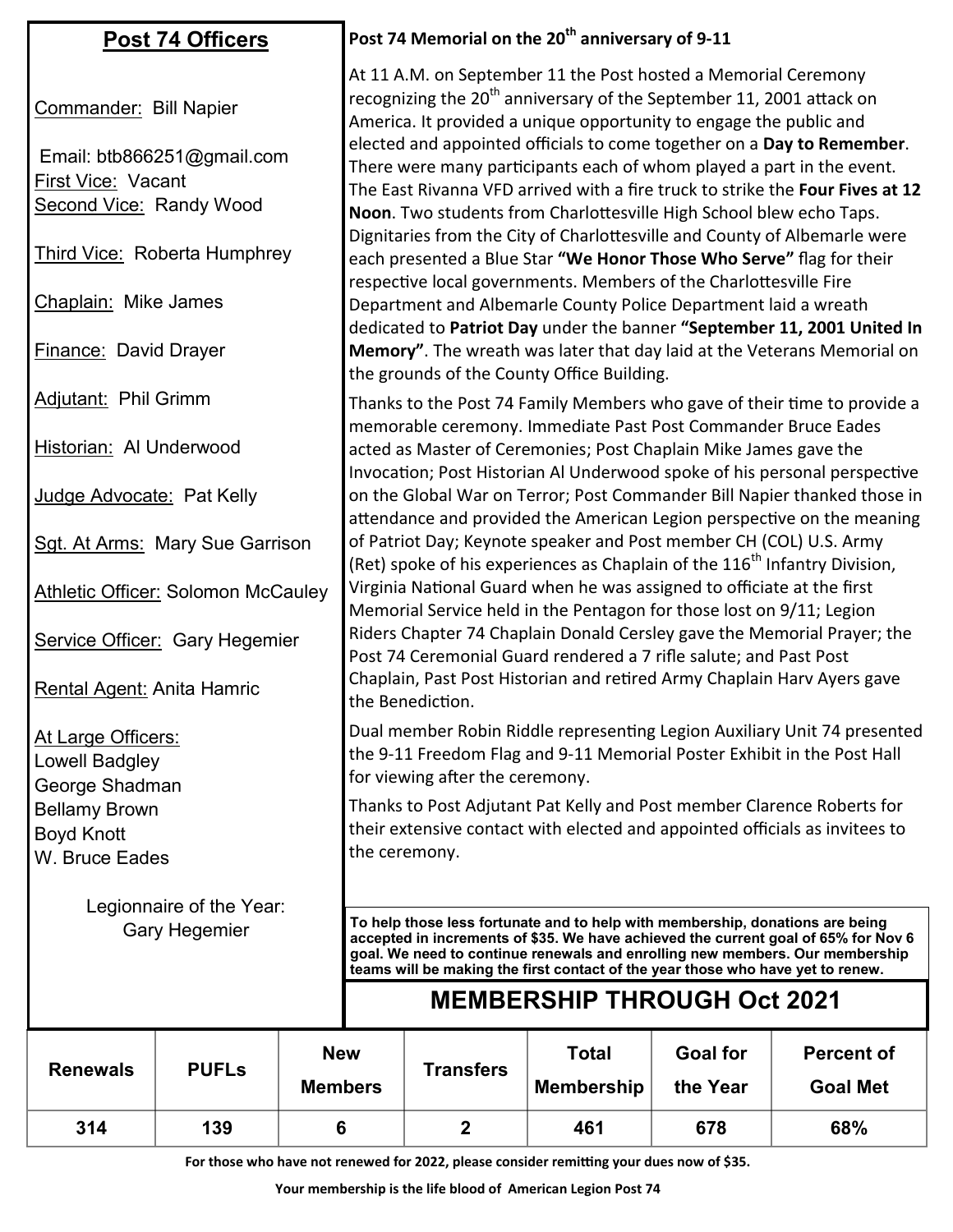

#### The American Legion Auxiliary Unit 74 Unit President Ruthann Brown rsk8mom@aol.com Meetings are held at the Post Home, 2nd Tuesday of the month, at 630PM. Meet and Greet at 6PM

If you are unable to attend please email your input for consideration. Most of this meeting will be prepping for the following nights dinner. Please come and join us, we want to show a good turn out. Thank you for your support. Please mail membership renewal to PO Box 364, Crozet, VA 22936.

## **S.A.L. (Sons of American Legion) Squadron 74 Commander Lowell Badgley**

Meeting 3rd Tues, 17 Nov 2021, dinner at 6pm Membership cards for 21-22 are in. Dues are \$15.00 per member.





#### **American Legion Riders Chapter 74 Website: www.al74riders.comEmail: info@al74riders.com Director: Bob Humphrey at wrench58@embarqmail.com**



Hello Post ALR members. I sure hope everyone remains healthy and safe. Please be mindful when riding with the fall season upon us. Tree leaves are falling and creating potential road surface danger conditions. Also, it is important to practice good communication. Let someone know your anticipated route and approximate time of arrival. If riding in a group, verify communication method(s); flashing lights, hand signals, CB, cell phone, Bluetooth etc., between all riders. Never

drive beyond your comfort level. We remain scheduled For God and Country, RIDE ON MY FRIEND, RIDE ON!!

**Blue Star Families of Central Virginia** Martha Horsfall, horsfalljm@comcast.net **Mailing Address:** Blue Star Families Of Central VA, PO BOX 5182

Charlottesville, VA 22905-5182 **Website:** www.bsfcv.avenue.org

Our next packing of **CARE packages** is Thursday, November 18. This is usually our biggest one of the year and we would love to have you join us! We gather about 6 pm to prepare for the packout, have a meeting at 6:30 pm and pack the CARE packages immediately following the conclusion of the meeting. If you have any questions, please contact Martha Horsfall. **DON'T FORGET, IF YOU KNOW OF ANYONE DEPLOYED AT THIS TIME, PLEASE GET THAT INFORMATION TO MARTHA SO HE/SHE CAN BE INCLUDED IN THE PACKOUT.** Thank you again for all you do to help us continue fulfilling our mission.



**Disabled American Veterans Chapter 33** Meets 2nd Wed. of the month 5:30pm DAV Commander: Bob Clouser **Disabled American Veterans Auxiliary** Meets 2nd Sun. of the month at 2:00pm DAVA Commander Steve Durad

**WREATHS ACROSS AMERICA.** Once again our chapter is sponsoring holiday wreaths at **Culpeper National Cemetery**. If you would like to sponsor a wreath at Culpeper, please contact **Martha of Blue Star Families**. You can order online or use a printed form. Printed forms will be available at Post 74 office as well as available from Martha. The cost is \$15.00 per wreath. If you order through our chapter, \$5.00 of the cost is returned to our chapter to help support the CARE package program. All support is greatly appreciated.